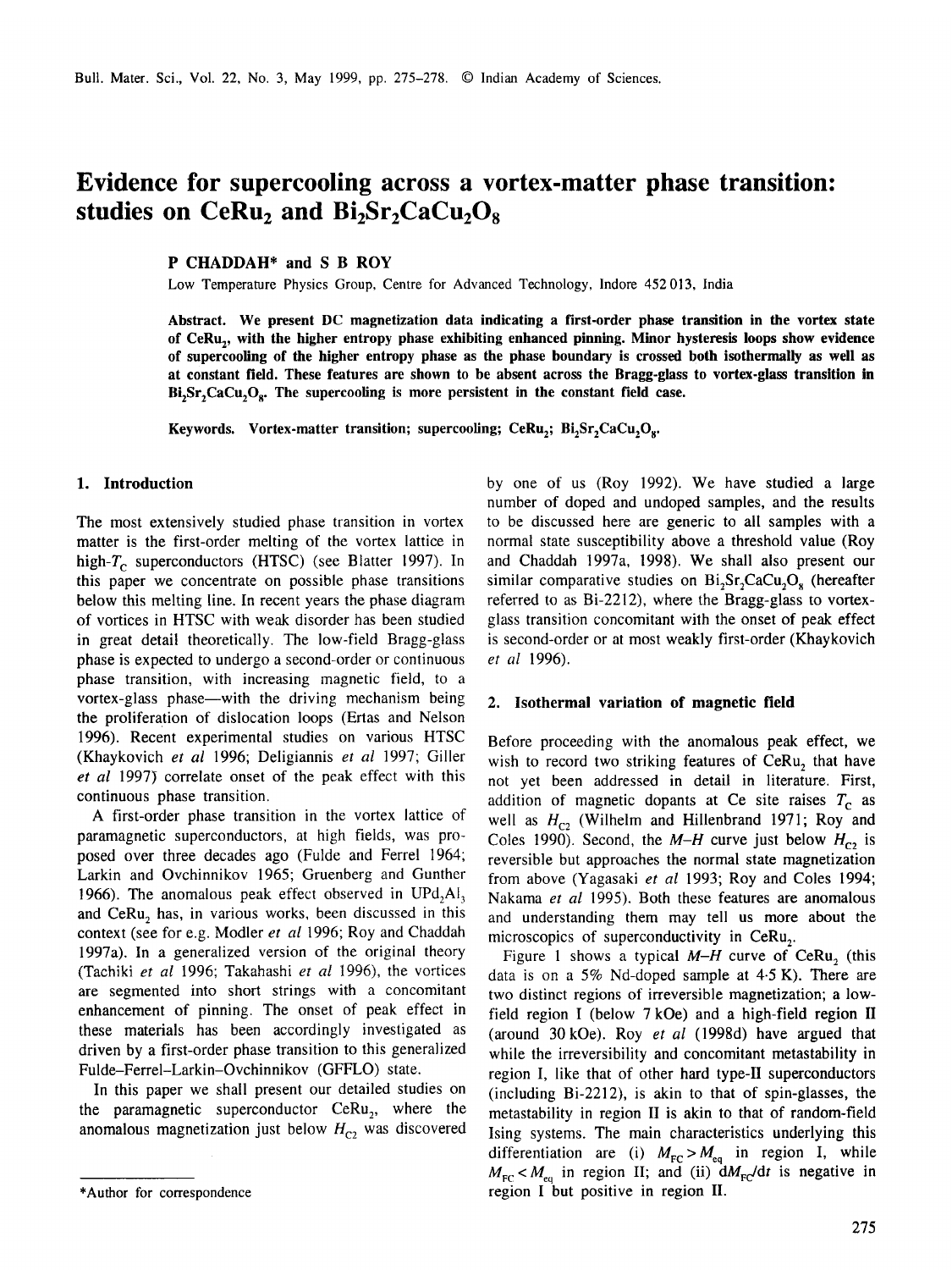Minor hysteresis loops (MHLs), measured at closely spaced field intervals, provide a method of understanding the nature of magnetic irreversibility in superconductors. In particular, one can distinguish between surface effects and bulk irreversibility. Further, one can ascertain whether the irreversibility is consistent with Bean's critical state model (CSM) because the behaviour of MHLs therein is well documented (Chaddah *et al* 1992).

The MHLs in Bi-2212 (Roy *et al* 1998b) show a continuously varying initial slope, indicating the absence of surface-driven hysteresis. They also merge with the envelope hysteresis curve as predicted by the CSM. Pradhan *et al* (1998) have similarly reported MHLs in the peak effect region of NdBa<sub>2</sub>Cu<sub>3</sub>O<sub>2</sub> consistent with the CSM. Even in CeRu<sub>2</sub>, MHLs are consistent with the CSM in region I. In region II also, the MHLs are non-linear throughout, ruling out surface effects. The MHLs initiated from the lower envelope curve just above the onset of region II, however, do not show the expected merger with the upper envelope curve. As shown by Roy and Chaddah (1997b) the saturated value of the MHL at say 26.5 kOe further depends on whether the MHL was initiated from 27 kOe or from 29 kOe (see figure 2). Roy and Chaddah (1997b) and Roy *et al*  (1998a) have argued that this indicates the formation of a new vortex phase (say phase X) at the onset of region II. This phase X, in contrast to the vortex-glass phase formed at the onset of the peak effect in Bi-2212, supercools on reducing the field.

We show in figure 3, a schematic phase diagram of superconducting CeRu, (Roy and Chaddah 1996; Dilley and Maple 1997) in which  $H_a^*$  gives the onset of the peak effect or region II, and  $H_{pk}$  is the field value in region II where the magnetization hysteresis shows a peak. What the data of figure 2 clarifies is that MHLs show multivaluedness of saturation magnetization  $M_s$  as the field is raised above  $H_{\text{a}}^*$  and before it reaches  $H_{\text{nk}}$ . The transition to phase X is thus initiated at  $H_a^*$ . Roy and Chaddah (1997c) and Roy *et al* (1998a) have argued that sample geometry may cause the transition to have a width of a few kOe. The multivaluedness of  $M<sub>s</sub>$  results from supercooling of states in which different extents of phase X have formed. Such a supercooling is not seen from a study of MHLs across the continuous phase transition, from vortex-glass to Bragg-glass phase, in Bi-2212 (Roy *et al* 1998b) and in NdBa<sub>2</sub>Cu<sub>3</sub>O<sub>2</sub> (Pradhan *et al* 1998).

Measurement of MHLs at closely spaced field intervals also allows one to estimate artifacts that may be introduced in data taken on a SQUID-magnetometer because of the sample being moved through the inhomogeneous field of the magnet (Roy and Chaddah 1996). We have estimated that these artifacts are insignificant in our data (Roy *et al* 1998b). This artifact is absent in data taken on a vibrating-sample-magnetometer, and we have confirmed the anomalous nature of MHLs in region II, in both pure and doped  $Cer(u_2)$ , through collaborative measurements using a VSM (Chaudhary *et al* 1998b).

#### **3. Variation of temperature**

We now discuss signatures of supercooling on crossing from region II to region I in constant field.

Various thermomagnetic histories had been followed by Steingart *et al* (1973), while studying transport J<sub>c</sub> in a strained Nb crystal exhibiting peak effect. They found that  $J_c$  measured in the peak effect region was highest on cooling in constant field, next when field



**Figure 1.** *M* vs *H* plot of (Ce<sub>0.95</sub>Nd<sub>0.05</sub>) Ru<sub>2</sub> at  $T=4.5$  K. Cross is virgin, square is descending and triangle is ascending magnetization cycles.



Figure 2. MHL initiated from the lower envelope curve at 27 kOe (cross) and 29 kOe (square) do not merge with the envelope curve (triangles) and show different saturated values at 26.5 kOe. Sample and temperature is same as in figure 1.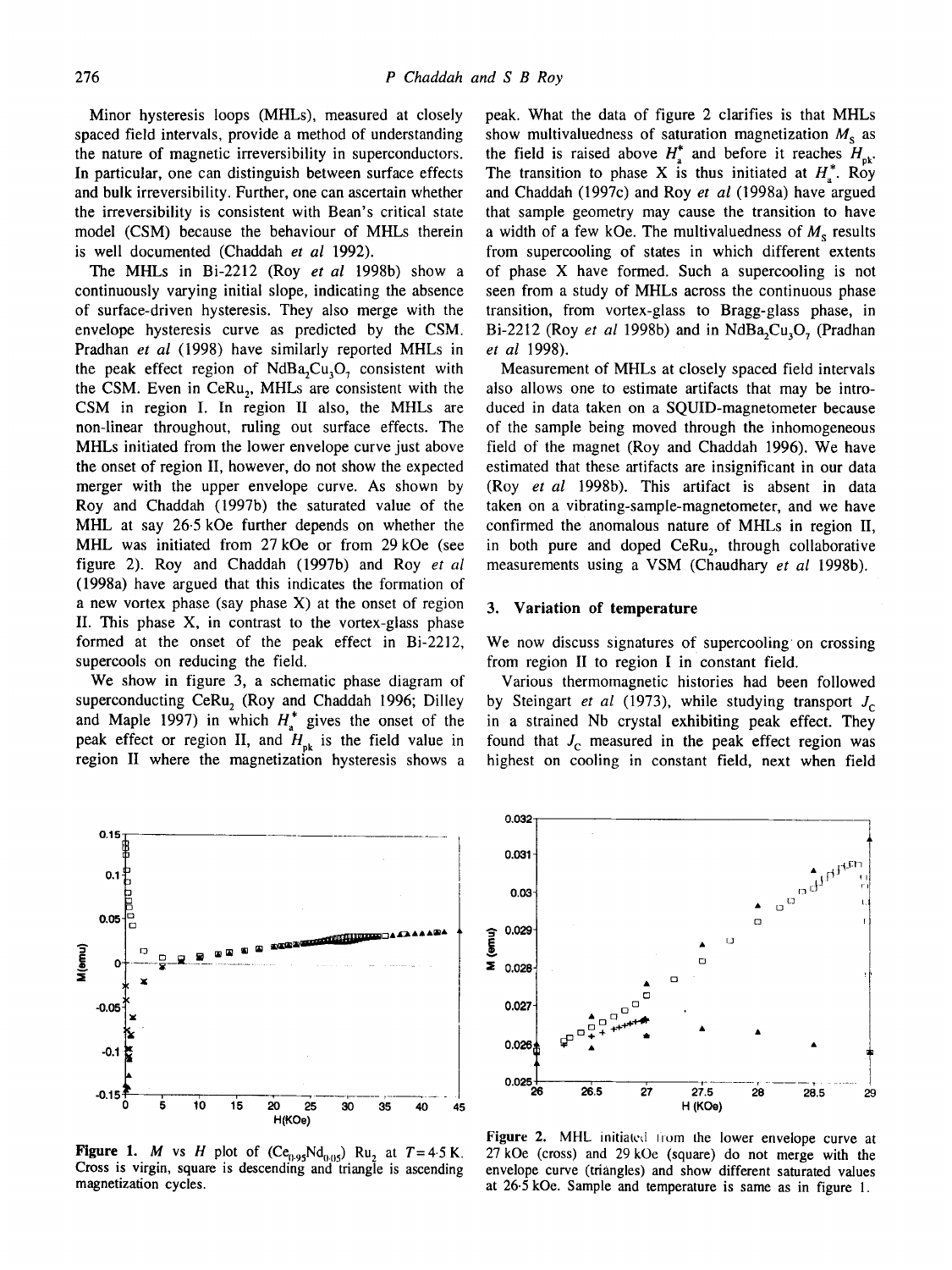was lowered isothermally from above  $H_{C2}$ , and lowest when field was raised isothermally from zero. While they did not consider a phase transition in the vortex state, we view the qualitative similarity between their isothermal transport data and our isothermal magnetization data as significant. While explaining the different  $J_c$ s obtained under different histories as due to synchronized pinning, Steingart *et al* (1973) had argued that the readjustment of vortex spacing is least in field-cooled case. The energy change experienced by vortices is thus least in this case. Supercooling of phase X can also be expected to persist farthest when the energy change of vortices is least. The arguments of Steingart *et al* (1973) thus prompted us to access region I from region II by cooling in constant field. As explained earlier, multivaluedness of saturation magnetization of MHLs is attributed to supercooling of phase X. Roy *et al* (1998c) found no supercooling in Bi-2212 on field-cooling, but supercooling was seen in CeRu, and persisted to much lower fields. Specifically, supercooling was not seen below 20kOe at 5 K on isothermal field reduction in Nd-doped CeRu, (Roy and Chaddah 1997b), but persisted down to 13kOe and 5 K on field-cooling (Roy *et al*  1998c).

Finally, field-cooling failed to show multivaluedness or supercooling above a critical temperature  $T^*$ , indicating a critical point in the schematic phase diagram.

# **4. Failure-test for a first-order transition**

We now discuss a true thermodynamic signature of the isothermal transition at  $H_a^*$ , being a first-order transition.

There has recently been quite some discussion on the observation of a first-order transition of the vortex lattice (Welp *et al* 1996). The equilibrium magnetization  $M_{eq}$ is a thermodynamic quantity whereas resistivity is not. In clean single crystals of HTSC, the melting transition shows a clear change in  $M_{eq}$  vs H since the  $M-H$  curve is reversible. In CeRu<sub>2</sub>, we have to infer  $M_{eq}$  from a hysteretic *M-H* (Chaddah *et al* 1998), which is further complicated by supercooling. We have accordingly used the MHLs to estimate  $M_{eq}$  (Roy *et al 1998a, b)*.

We first note that the field  $H_a^*$  at which the transition is seen rises as  $T$  falls. Further the high field phase is also the high temperature phase and therefore has higher entropy. Taken together with the Clausius-Clapeyron relation, the volume of the vortex state must fall or  $M_{\rm eq}$  must rise as the field is raised isothermally across  $\int_{a}^{\infty}$ . A drop in  $M_{eq}$  at  $H_{q}^{\infty}$  would imply a failure of the first-order transition hypothesis. We have measured  $M_{eq}$ vs  $H$  as an essential failure test.

We show in figure 4 the results of our measurement on a pure sample of CeRu<sub>2</sub>. A perceptible rise at  $H_{\alpha}^*$ is also seen in doped CeRu, (Roy and Chaddah 1997c). We have made similar measurements at other temperatures (Roy *et al* 1998a) and in figure 5 we plot the fielddependence of the rise in the  $M_{\epsilon q}$  over the extrapolated value. We have found that the jump in  $M_{eq}$  drops to zero as T rises from 0.75  $T_c$  to 0.9  $T_c$ , consistent with the existence of a critical point at  $T^*$ . The jumps shown in figure 5 have a width  $\Delta H/H_*^*$  around 0.1, whereas one expects a sudden rise in a first-order transition. In the evidence for flux lattice melting in  $YBa, Cu<sub>3</sub>O<sub>7</sub>$ , presented by Welp *et al* (1996) in their figures 1 and 2, the rise in  $M_{eq}$  also occurs over about 2 kOe even though their *M-H* data is reversible. The results of Zeldov *et al* 

Figure 3. Schematic phase diagram of superconducting CeRu,. Paths indicated by 2 and 3 correspond to isothermal field reduction and to field-cooling through the high-entropy phase. A critical point is indicated at  $T^*$ , above which this phase does not exist.

Figure 4. Equilibrium magnetization  $(M_{eq})$  vs field  $(H)$  plot for a pure CeRu, sample at  $4.5$  K. Note the distinct rise in  $M_{eq}$  at  $H_a^* = 16.5$  kOe.